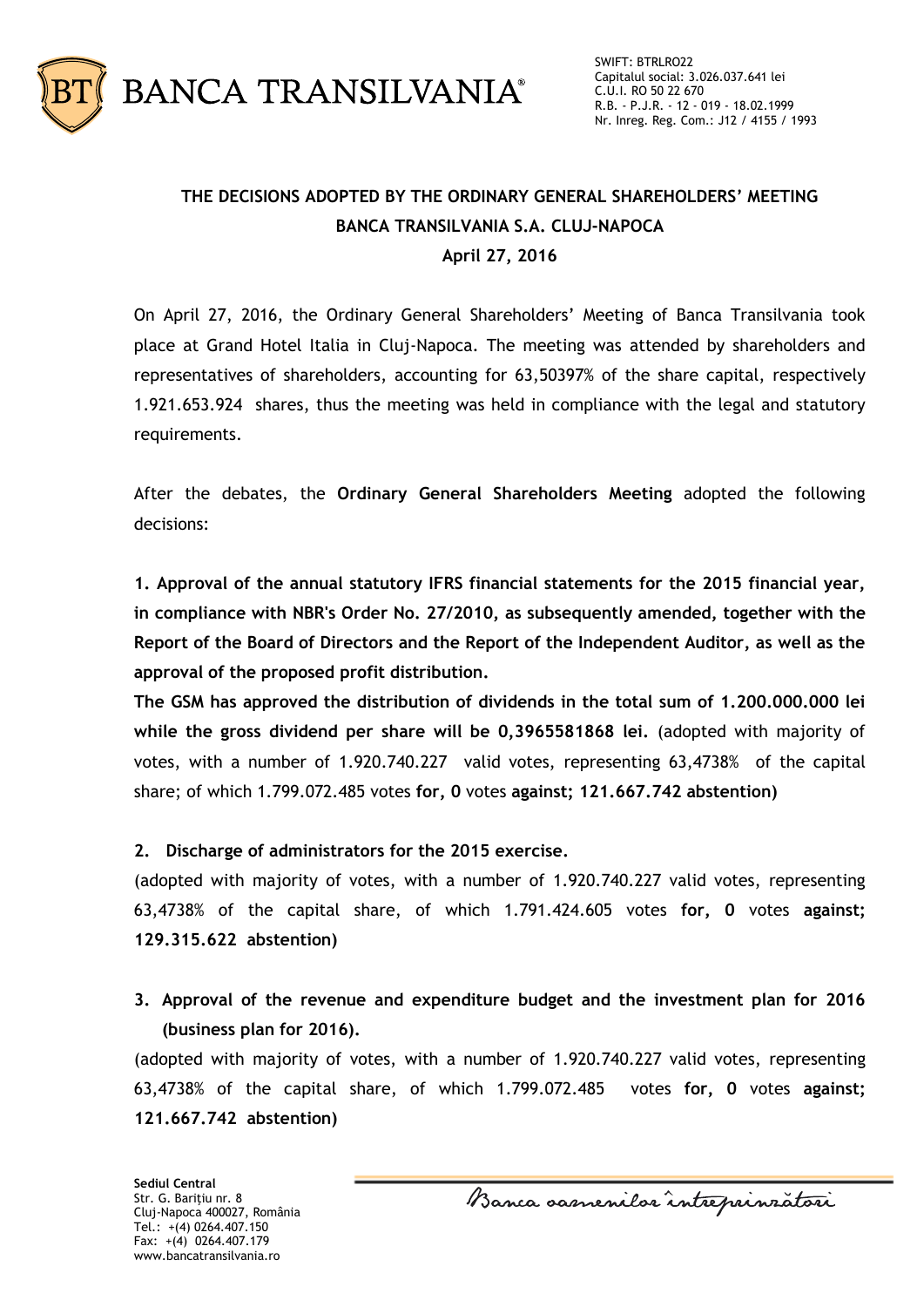**4. Establishing the directors' remuneration for 2016, including the maximum cap of additional remunerations (fixed and variable) granted to directors and managers.**

(adopted with majority of votes, with a number of 1.920.740.227 valid votes, representing 63,4738% of the capital share, of which 1.409.274.804 votes **for, 215.582.269** votes **against; 295.883.154 abstention)**

**5. Election of a director for the period remaining until the expiry of the mandate of the current Board of Directors (i.e. until April 2018), given the available vacancy.**

| <b>B.oD Member</b><br>Election | Total votes           | Percentage<br>representing<br>total votes | For           | <b>Against</b> | Abstention  |
|--------------------------------|-----------------------|-------------------------------------------|---------------|----------------|-------------|
| <b>COSTEL DORU</b>             |                       |                                           |               |                |             |
| <b>LIONACHESCU</b>             | 1.798.982.281 59,4501 |                                           | 1.082.189.586 | 237.553.022    | 479.239.673 |
| <b>IOAN TRENCA</b>             | 1.798.982.281 59,4501 |                                           | 152.415.470   | 777.094.449    | 869.472.362 |

**6. Approval of the date of May 31, 2016 as the registration date (defined as the date of identification of the shareholders who are to benefit from dividends and other rights under the GMS decisions) and of the ex date - May 30, 2016.**

(adopted with majority of votes, with a number of 1.920.740.227 valid votes, representing 63,4738% of the capital share, of which 1.799.072.485 votes for, 0 votes against; 121.667.742 abstention)

## **7. Approval of the date of June 17, 2016 as the payment date.**

(adopted with majority of votes, with a number of 1.920.740.227 valid votes, representing 63,4738% of the capital share, of which 1.799.072.485 votes for, 0 votes against; 121.667.742 abstention)

**8. Approval of the mandates for the Board of Directors and for its individual members to carry out the decisions adopted by the Ordinary General Meeting of Shareholders.**

(adopted with majority of votes, with a number of 1.920.740.227 valid votes, representing 63,4738% of the capital share, of which 1.799.905.485 votes for, 0 votes against; 121.667.742 abstention)

**Sediul Central** Str. G. Bariţiu nr. 8 Cluj-Napoca 400027, România Tel.: +(4) 0264.407.150 Fax: +(4) 0264.407.179 www.bancatransilvania.ro

Banca samenilor intreprinratori